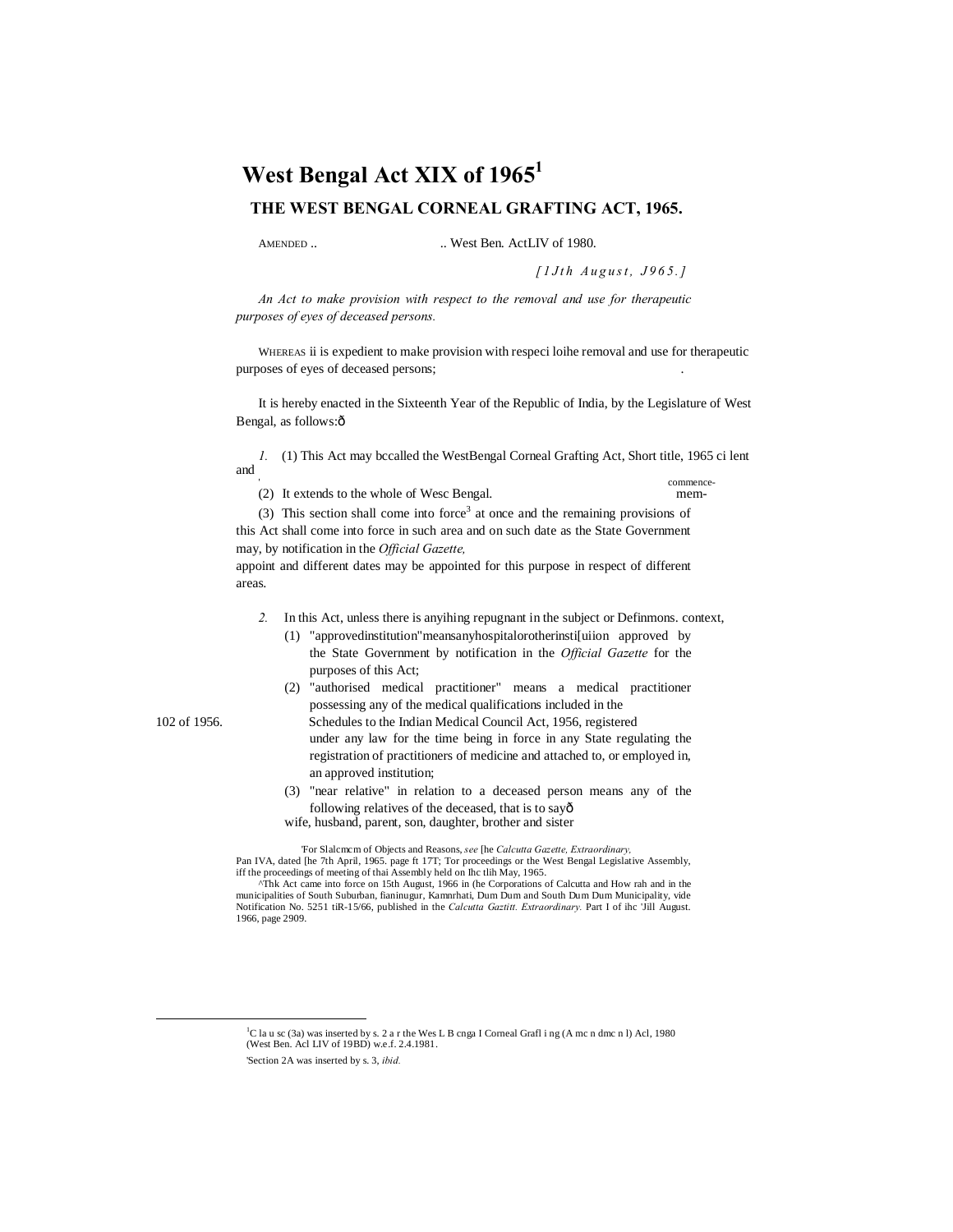#### *(Section 2A.)*

and includes any other person who is related lo the deceasedô

- (i) by lineal consanguinity wilhin three degrees, or by collateral consanguinity wilhin four degrees, or
- (ii) by marriage with any of the aforesaid relatives.

*Explanation.* ô In this clause the expressions "lineal consanguinity" and "collateral consanguinity" have the same meanings, respectively, as in the Indian Succession Act, 39 of 1925. 1925;

- '(3a) "person lawfully in possession of the body" includes a near relative or the deceased person and, in the case of the body of adeceased person lying in a hospital, prison, nursing home or other institution, the person having the control and management of such hospital, prison, nursing home or other institution, as the ease may be, but docs not include a person who has been entrusted with the body of a deceased person solely for the purpose of its interment, burial, cremation or disposal in any other way;
- (4) "prescribed" means prescribed by nilcs made underthis Act,

Form of  $22A$ . Where admission of a patient to a hospi tal, nurs ing home or other si<sup> $\land$ </sup>ncd'auhe institution is sought for, the person in charge of admission of the patient ijme or to such hospital, nursing home or other institution shall impress on the

admission. patient or, if the paLiem is incapable of making a judgment, the person accompanying the patient, the i mplication and necessity of donation of the eyes of Ihe patient to be used for thereapeuiicpurposesinlhc event of death of ih e pa tient. A presc ribed form o f requ cs i sh al 1 b e p rese n I ed for si gn a tu re of the patient or the person accompanying him. The form of request signed by the person accompanying the patient shall be deemed to have been signed on behalf of the patient and shall have the same effect as if signed by the patient himself:

> Provided that it shall not be obligatory on the part of the patient or the person accompanying him to sign such a form for admission of the patient to the hospital, nursing home or other institution.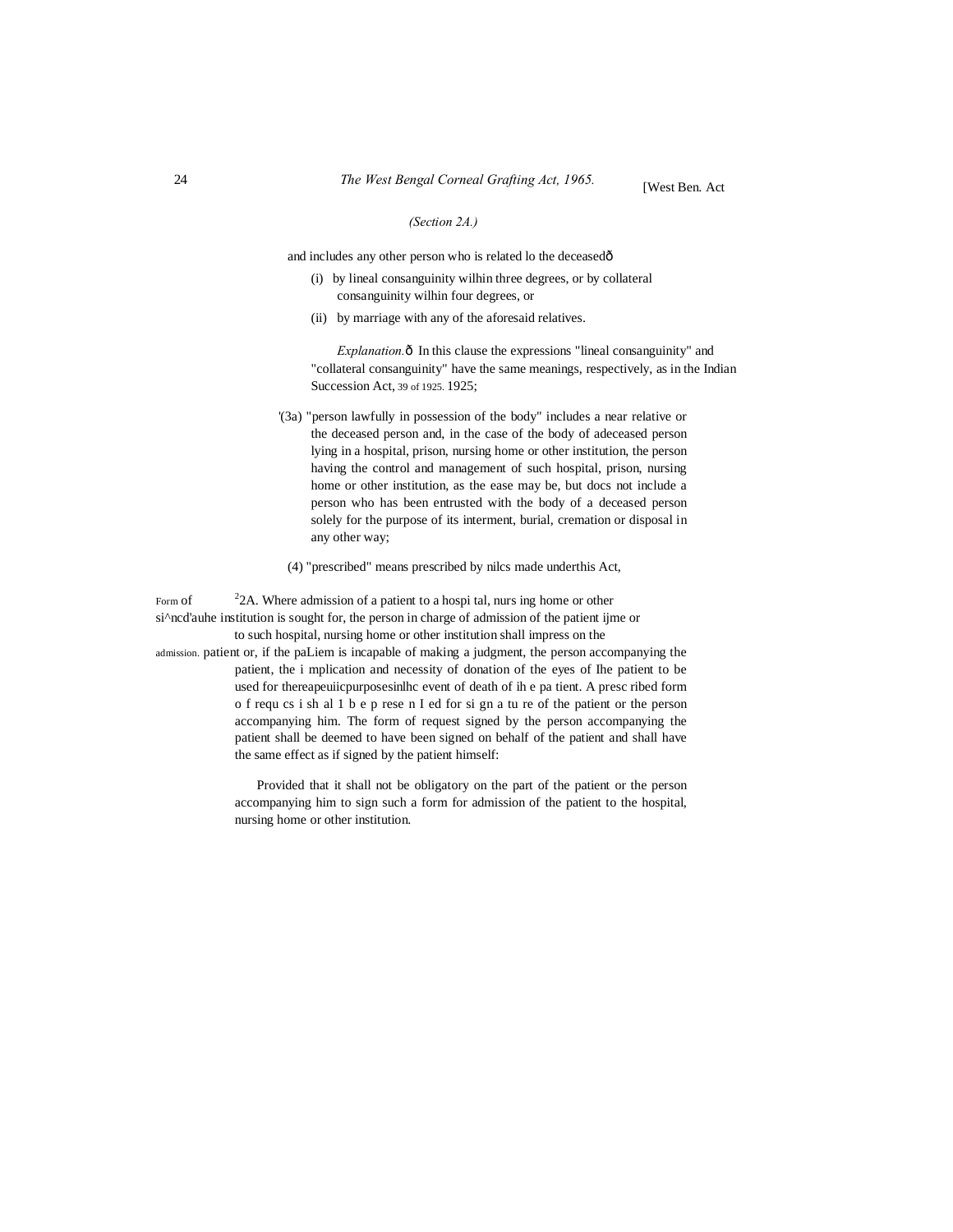#### **XIX of 1965.]**

## *(Sections 3, 3A.)*

3. Save as hereinafter otherwise provided in \his Act,ô

- (1) if any person, either in writing at any time or orally in the prcsencc of two or more witnesses during his last illness, hits expressed a request that his eyes be used for therapeutic purposes then, after his death, ihe person lawfully in possession of the body of ihe deceased person may, unless he has reason to believe thai such request was subsequently withdrawn, authorise the removal of the eyes from the body of the deceased for use for ihose purposes; '[or]
- \*(I A) where a request in the prescribed form has been made under section 2A, then afier the death of the patient, the person lawfully in possession of ihe body of the deceased person may, unless he has reason to believe that such request was subsequently withdrawn, authorise the removal of eyes from the body of the deceased for use for therapeutic purposes;
	- (2) wi thoul prejud ice to t he provisions of  $^2$  [clauses (1) and (1 A)], the person lawfully in possession of the body of a deceased person may  $\frac{1}{1}$ , subject lo section 3A,] authorise the removal of the eyes from the body of the dcccased for use for the purposes aforesaid unless such person has reason lo believe—
		- (a) that Ihe deceased had expressed an objection to his eyes being so dealt with after hi s death and had not withdrawn such objection; or

5\* \* \* \*  $6 * 8 * *$ 

 $73A$ . (1) The body of a deceased person lying in any hospital, prison, nursing home or other institution shall be claimed within one hour and a half from the lime of death in case there is no facility for cold storage of the dead body, or within six hours from the time of death where facilities for Ihe cold storage of the dead body are available.

(2) If the body is not claimed within the period referred to in subsection (1) and if the person having the control and management of the hospital, prison, nursing home or oLher institution, as the case may be, considers lhat the removal of the eye or eyes from the body of the deceased may be authorised, he shall give the authority for such removal in such form as may be prescribed.

[West Ben. Act

*(Sections 3B and 4-7.)*

 $\frac{1}{2}$ 

Authority for removal of eyes of deceased persons.

The *'Explanation'* was omitted by s. 4(4). *ibid.*

<sup>&#</sup>x27;Sections 3A nnd 3B were inserted by s. 5. *ibid.* 'Sre fooi-noic 7 on page 25, ante.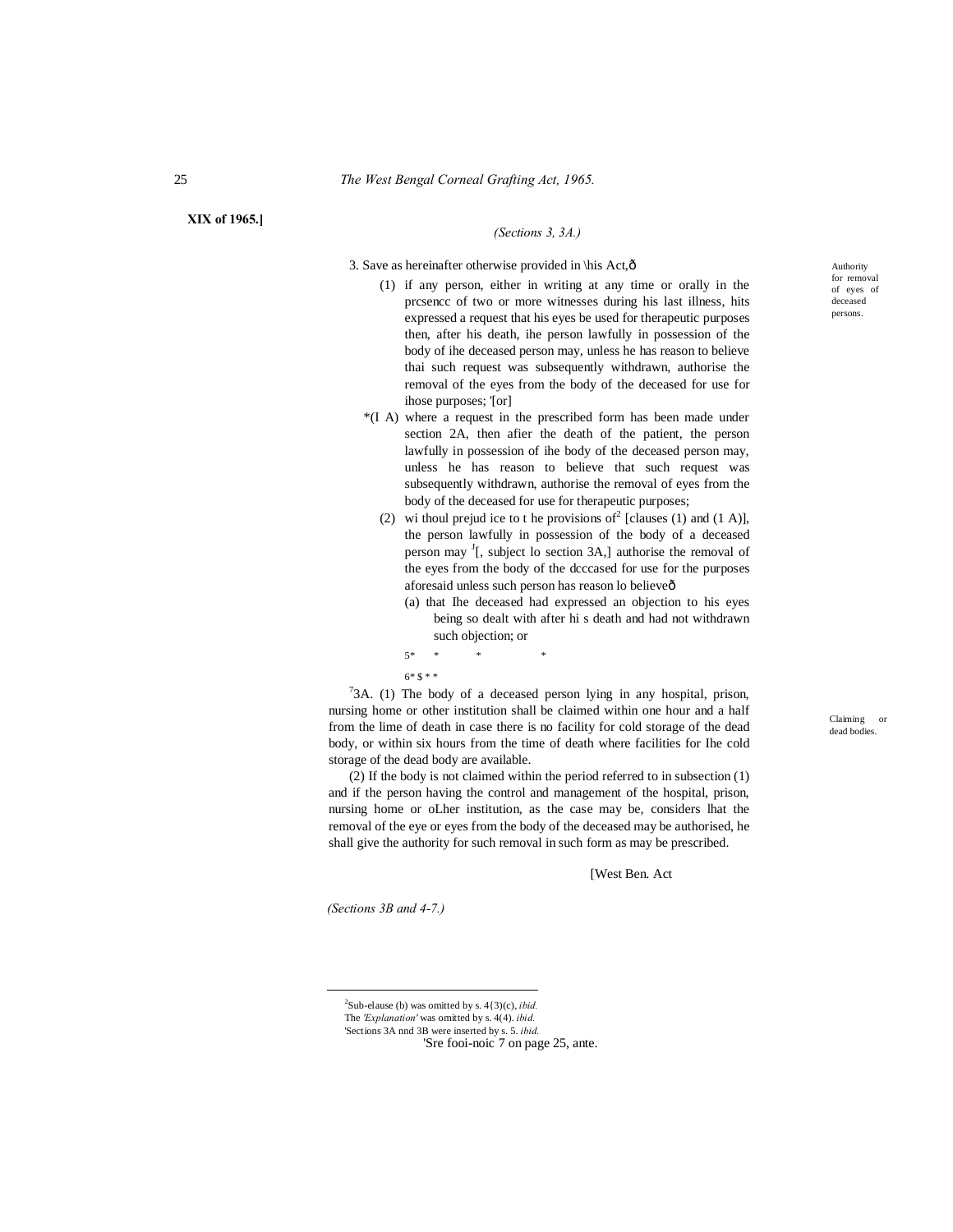'3B. On removal of the eye or eyes from the body of the deceased person for use for therapeutic purposes, the person who removed liie eye or eyes shall grant a certificate in such form as may be prescribed.

4. Authority for the removal of the eyes from the body of any deceased person shall not be given unc'jr section 3 if the person empowered thereunder to'give such authority knovvns or has reason to believe that an inquest may be required to be held on the body in accordance with ihc provisions of any law for the lime being in force in that behalf.

26 *The West Bengal Corneal Grafting Act, 1965.* Removal of  $5_{-}$  ()) Subject to (he provisions of sub-section (2) an authority given<br>C>Cs under the against of this Act in gasnite Lef any decased names shall under the provisions of this Act in respite I of any deceased person shall be sufficient warrant for the removal of the eyes from the body of such deceased person and for the use of the eyes so removed for the purposes aforesaid.

> (2) No removal or eyes from the body of any deceased person under an authority given under this Act shall be effected except by an authorised medical practitioner who must have satisfied himself by a personal examination of the body that life is eMmcl. "

> (3) Any eye removed from the body of a deceased person under an authority given under this Act shall, after such removal, be made over by the authorised medical practitioner removing the eye to the nearest approved institution and shall he kept therein for use for therapeutic purposes.

Penalty. 6. If any person contravenes, or abets the contravention of, any of the provisions of this Act, he shall, on conviction before a Magistrate, be punishable with imprisonment which may extend to six months or with fine which may extend to five hundred rupees or with both.

Savings. 7^ (I) Noihing in this Act shall be construed as rendering unlawful any dealing with, or with any part of, the body of any deceased person which would have been lawful if this Act had not been passed,

> (2) Notwithstanding anything contained in section 297-of the Indian Penal Code, an authority for the removal of the eyes from the body of a ACI XLV OF deceased person given in accordance with the provisions of this Actor the  $^{1860}$  removal of Ihe eyes from the body of the deceased person in pursuance of such authority shall not be deemed to be an offence punishable under the said section.

Gram of ccn^ficaic on rcmdvjl of eyes.

Authority not lobe given in ccnain circum- s lances.